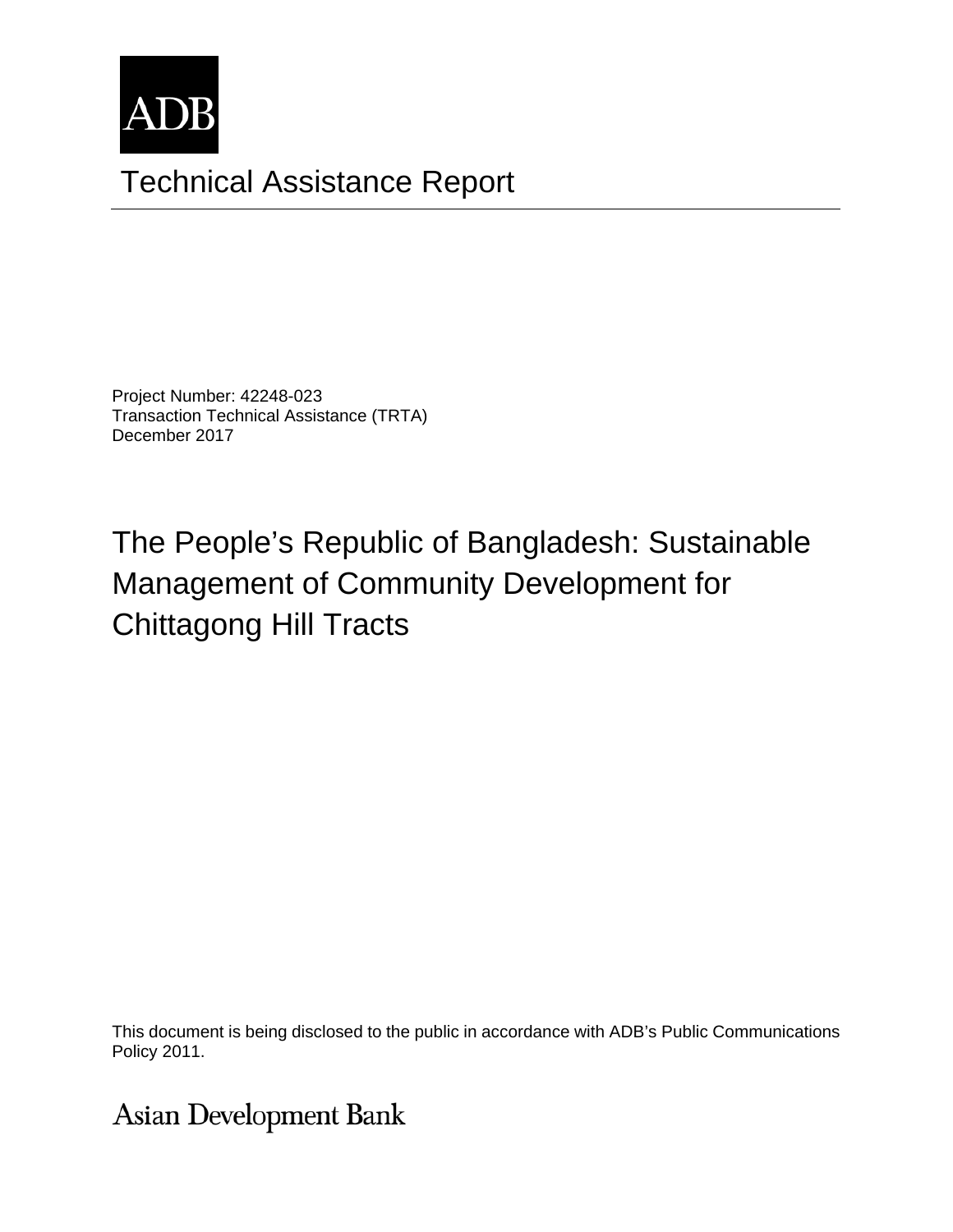## **CURRENCY EQUIVALENTS**

(as of 01 November 2017)

| Currency unit |     | taka (Tk) |
|---------------|-----|-----------|
| Tk1.00        | $=$ | \$0.01198 |
| \$1.00        | $=$ | Tk83.425  |

**ABBREVIATIONS**

| <b>ADB</b>    | Asian Development Bank                                 |
|---------------|--------------------------------------------------------|
| <b>CHTDF</b>  | <b>Chittagong Hill Tracts Development Facilities</b>   |
| <b>CHTRDP</b> | Chittagong Hill Tracts Rural Development Project       |
| <b>MoCHTA</b> | Ministry of Chittagong Hill Tracts Affairs             |
| O&M           | operation and maintenance                              |
| PDC           | Para Development Committee                             |
| SID-CHT       | Strengthening Inclusive Development in Chittagong Hill |
|               | <b>Tracts</b>                                          |
| ТA            | technical assistance                                   |
| <b>UDCC</b>   | Union Development Coordination Committee               |
| <b>UNDP</b>   | United Nations Development Program                     |
| UP            | <b>Union Parishad</b>                                  |
|               |                                                        |

#### **GLOSSARY**

| Nari     |                          | women        |
|----------|--------------------------|--------------|
| Para     |                          | village      |
| Parishad | $\overline{\phantom{0}}$ | council      |
| Upazila  |                          | sub-district |

#### **NOTE**

In this report, "\$" refers to US dollars.

| <b>Vice-President</b>   | Wencai Zhang, Vice President, Operations 1                             |
|-------------------------|------------------------------------------------------------------------|
| <b>Director General</b> | Hun Kim, South Asia Department (SARD)                                  |
| <b>Director</b>         | Manmohan Parkash, Bangladesh Resident Mission (BRM), SARD              |
| <b>Team leader</b>      | Md. Shahidul Alam, Senior Project Officer (Urban Infrastructure), SARD |
| <b>Team members</b>     | Mohammad Sayeedul Haque, Associate Project Analyst, SARD               |

In preparing any country program or strategy, financing any project, or by making any designation of or reference to a particular territory or geographic area in this document, the Asian Development Bank does not intend to make any judgments as to the legal or other status of any territory or area.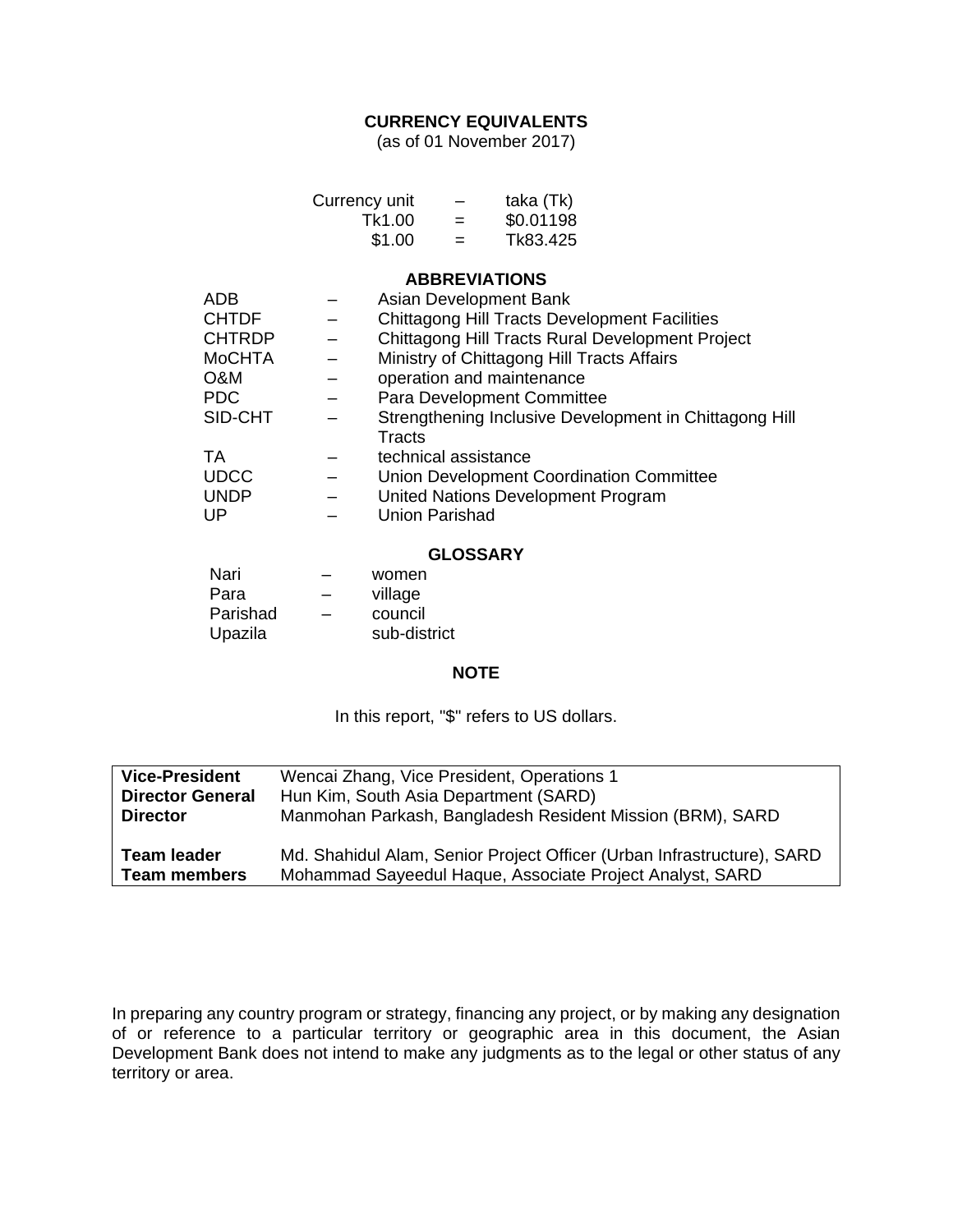# **CONTENTS**

# TRANSACTION TECHNICAL ASSISTANCE AT A GLANCE

| I.   | THE ONGOING PROJECT                      |   |
|------|------------------------------------------|---|
| ΙΙ.  | THE TECHNICAL ASSISTANCE                 |   |
|      | Justification<br>Α.                      |   |
|      | В.<br><b>Outputs and Activities</b>      | 3 |
|      | C.<br>Cost and Financing                 | 4 |
|      | <b>Implementation Arrangements</b><br>D. | 5 |
| III. | THE PRESIDENT'S DECISION                 | 6 |
|      | <b>APPENDIXES</b>                        |   |
| 1.   | Cost Estimates and Financing Plan        |   |

# 2. List of Linked Documents 8

# **Page**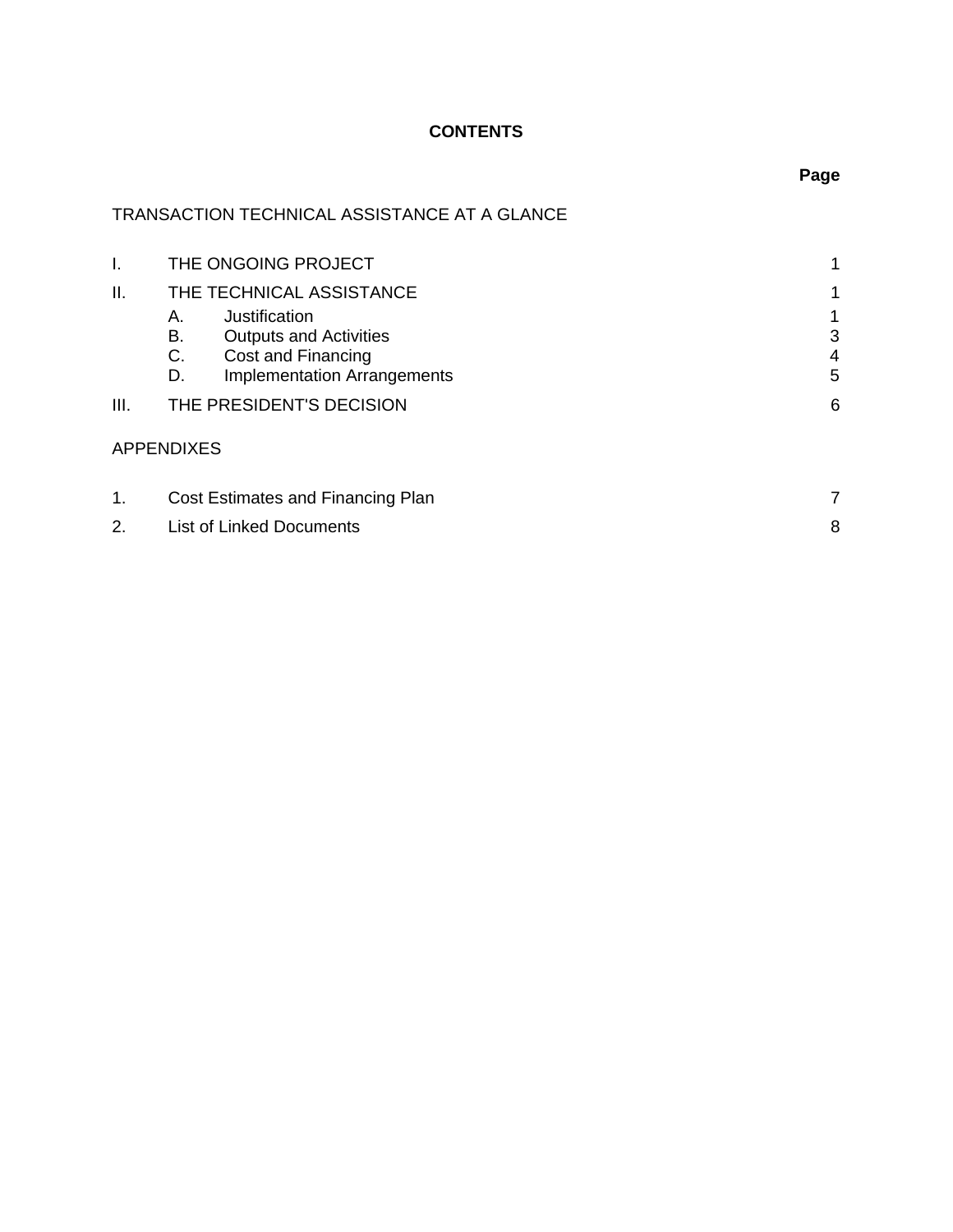| <b>Project Name</b><br>Sustainable Management of<br><b>Department</b><br>SARD/BRM<br><b>Community Development for</b><br>/Division<br><b>Chittagong Hill Tracts</b><br>Bangladesh<br>Ministry of Chittagong Hill Tracts Affairs<br>Country<br>Executing<br>Banglad<br>Agency |  |
|------------------------------------------------------------------------------------------------------------------------------------------------------------------------------------------------------------------------------------------------------------------------------|--|
|                                                                                                                                                                                                                                                                              |  |
|                                                                                                                                                                                                                                                                              |  |
| <b>ADB Financing (\$ million)</b><br>2. Sector<br>Subsector(s)                                                                                                                                                                                                               |  |
| ✔ Agriculture, natural<br>Agricultural production<br>0.15<br>resources and rural<br>development                                                                                                                                                                              |  |
| 0.10<br>Irrigation<br>0.10<br>Land-based natural resources management<br>Rural water supply services<br>0.15                                                                                                                                                                 |  |
| <b>Total</b><br>0.50                                                                                                                                                                                                                                                         |  |
| 3. Strategic Agenda<br><b>Climate Change Information</b><br><b>Subcomponents</b>                                                                                                                                                                                             |  |
| Inclusive economic<br>Pillar 2: Access to economic<br>Climate Change impact on the<br>I ow                                                                                                                                                                                   |  |
| opportunities, including jobs, made<br>Project<br>growth (IEG)<br>more inclusive                                                                                                                                                                                             |  |
| 4. Drivers of Change<br>Components<br><b>Gender Equity and Mainstreaming</b>                                                                                                                                                                                                 |  |
| Partnerships (PAR)<br>Implementation<br>Gender equity (GEN)<br>United Nations organization                                                                                                                                                                                   |  |
| 5. Poverty and SDG Targeting<br><b>Location Impact</b>                                                                                                                                                                                                                       |  |
| Geographic Targeting<br>Yes<br>Rural<br>High<br><b>Household Targeting</b><br>No<br><b>SDG Targeting</b><br>Yes<br><b>SDG Goals</b><br>SDG1, SDG2, SDG5, SDG6                                                                                                                |  |
| Complex<br>6. Risk Categorization                                                                                                                                                                                                                                            |  |
| 7. Safeguard Categorization Safeguard Policy Statement does not apply                                                                                                                                                                                                        |  |
| 8. Financing                                                                                                                                                                                                                                                                 |  |
| <b>Modality and Sources</b><br>Amount (\$ million)                                                                                                                                                                                                                           |  |
| <b>ADB</b><br>0.50                                                                                                                                                                                                                                                           |  |
| 0.50<br>Transaction technical assistance: Technical Assistance Special Fund                                                                                                                                                                                                  |  |
| 0.00<br>Cofinancing                                                                                                                                                                                                                                                          |  |
| 0.00<br>None                                                                                                                                                                                                                                                                 |  |
| 0.00<br>Counterpart                                                                                                                                                                                                                                                          |  |
| 0.00<br>None                                                                                                                                                                                                                                                                 |  |
| 0.50<br><b>Total</b>                                                                                                                                                                                                                                                         |  |
| 9. Effective Development Cooperation                                                                                                                                                                                                                                         |  |
| Use of country procurement systems<br>Yes                                                                                                                                                                                                                                    |  |
| Use of country public financial management systems<br>Yes                                                                                                                                                                                                                    |  |

#### TRANSACTION TECHNICAL ASSISTANCE AT A GLANCE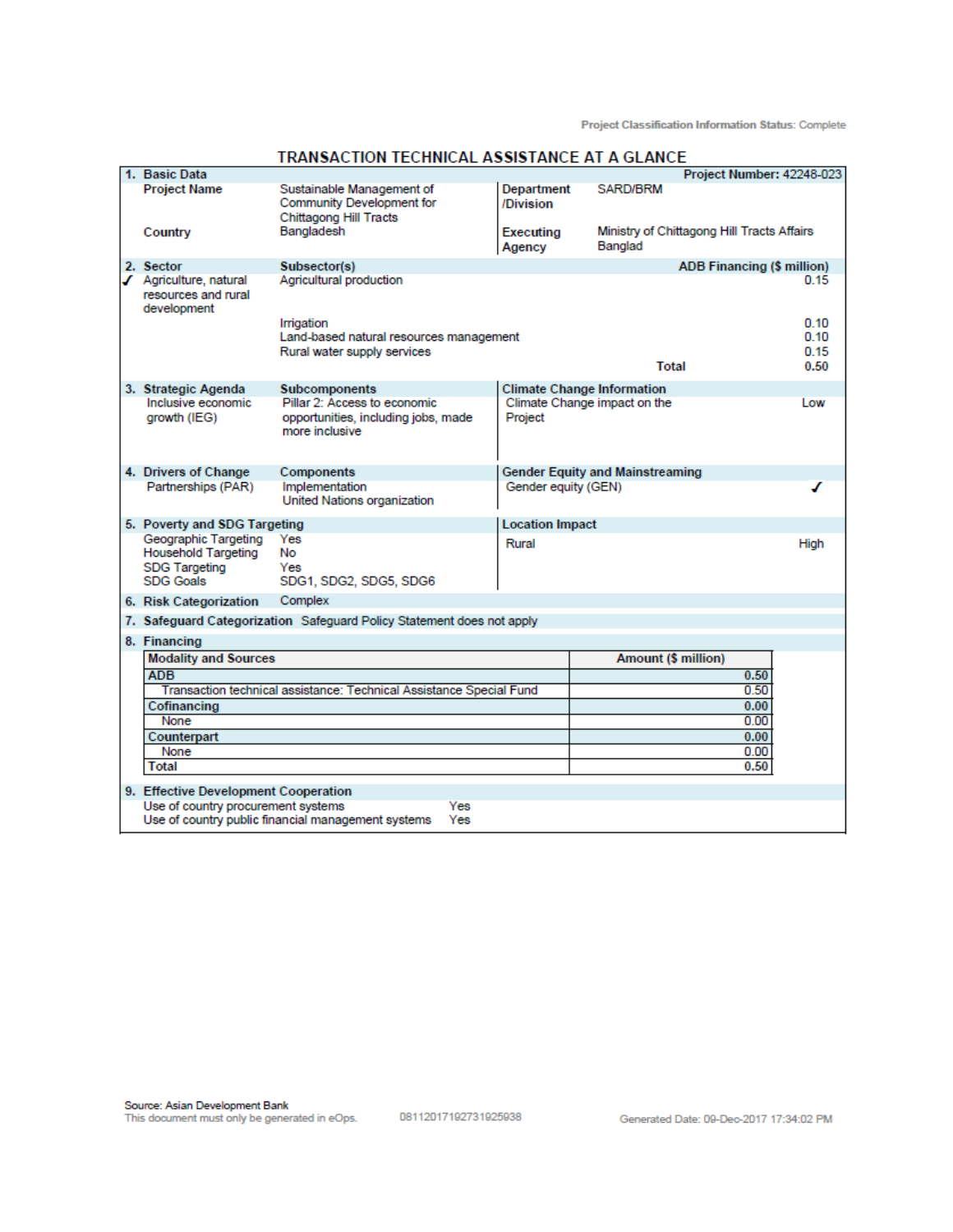## **I. THE ONGOING PROJECT**

1. The Second Chittagong Hill Tracts Rural Development Project (CHTRDP-II) 1 was approved by ADB in July 2011 for an amount of \$55.0 million from ADB's concessional ordinary capital resources. This loan followed ADB Loan No. 1771-BAN (SF): Chittagong Hill Tracts Rural Development Project (CHTRDP-I)<sup>2</sup> for \$30 million, which was closed in June 2010. CHTRDP-II project is contributing to poverty reduction by making social services and economic opportunities more accessible to rural people, including indigenous people (IP) and poor women, in three hill districts (Bandarban, Khagrachari, and Rangamati) of Chittagong Hill Tracts (CHT).<sup>3</sup> The project has been strengthening institutional capacity; improving the access of remote communities to main roads; and providing improved, other water resources infrastructure and agribusiness support to increase economic opportunities, particularly of women, to improve rural incomes. The loan became effective on 13 December 2011, and will be closed on 30 June 2019.

2. The ongoing project's impact is to increase rural household incomes in subproject areas in CHT and its outcome is increased income-generating opportunities for men and women in subproject areas.<sup>4</sup> The five main outputs of the project are: (i) institutional development and capacity building (output A), (ii) 100 km of Rural Roads (output B) upgraded, (iii) community infrastructure in 600 villages (output C) maintained, (iv) sustainable micro agribusiness development in nine *upazilas* (output D), and (v) efficient project management operational (output E). Ministry of Chittagong Hill Tracts Affairs (MoCHTA) is the executing agency, the CHT Regional Council (CHTRC) is the lead implementing agency, and the Local Government Engineering Department (LGED) is the implementing agency for output B. As of 30 September 2017, the cumulative contracts awards and disbursements of the project were achieved at \$33.7 million  $(73\%$  of the net loan amount<sup>5</sup>), and \$23.95 million  $(49\%)$ , respectively, against the project time elapsed 76%.

## **II. THE TECHNICAL ASSISTANCE**

#### **A. Justification**

 $\overline{a}$ 

3. The transaction technical assistance (TRTA) will address challenges in the operation and maintenance (O&M) of community infrastructure and public assets built through two ADB assisted projects in CHT, and increase the capacity of village level institutes, headed by IPs of CHT, in planning for local development and service delivery. One major component of CHTRDP-I was community development where 2,040 small scale infrastructure sub-projects comprising smallscale water supply, irrigation, village-roads, etc. were completed in 111 *unions*. 6 Component C of CHTRDP-II, which is ongoing, continued the construction of community infrastructure, such as, village access roads and stairs, water resources development, etc., and supply of irrigation infrastructure and machineries, in Indigenous Peoples villages locally known as *para*. The prioritization and selection of the interventions and related procurement are community driven.

<sup>1</sup> ADB. 2011. *Report and Recommendation of the President to the Board of Directors: Proposed Loan to the People's Republic of Bangladesh for the Second Chittagong Hill Tracts Rural Development Project*. Manila.

<sup>2</sup> ADB. 2000. *Report and Recommendation of the President to the Board of Directors: Proposed Loan to the People's Republic of Bangladesh for the Chittagong Hill Tracts Rural Development Project*. Manila.

<sup>3</sup> ADB. 2010. *Technical Assistance to the People's Republic of Bangladesh for Preparing the Second Chittagong Hill Tracts Rural Development Project.* Manila*.*

<sup>4</sup> Five years after completion of the project (2023) there will be an increase in average annual household income in subproject areas by Tk20,000 at 2010 price level (from Tk63,000 in 2010). 5 Net Loan amount as of 30 September 2017 is \$48.52 million

<sup>&</sup>lt;sup>6</sup> Union is the smallest rural administrative and local government units in Bangladesh. Each Union is made up of nine Wards/ villages.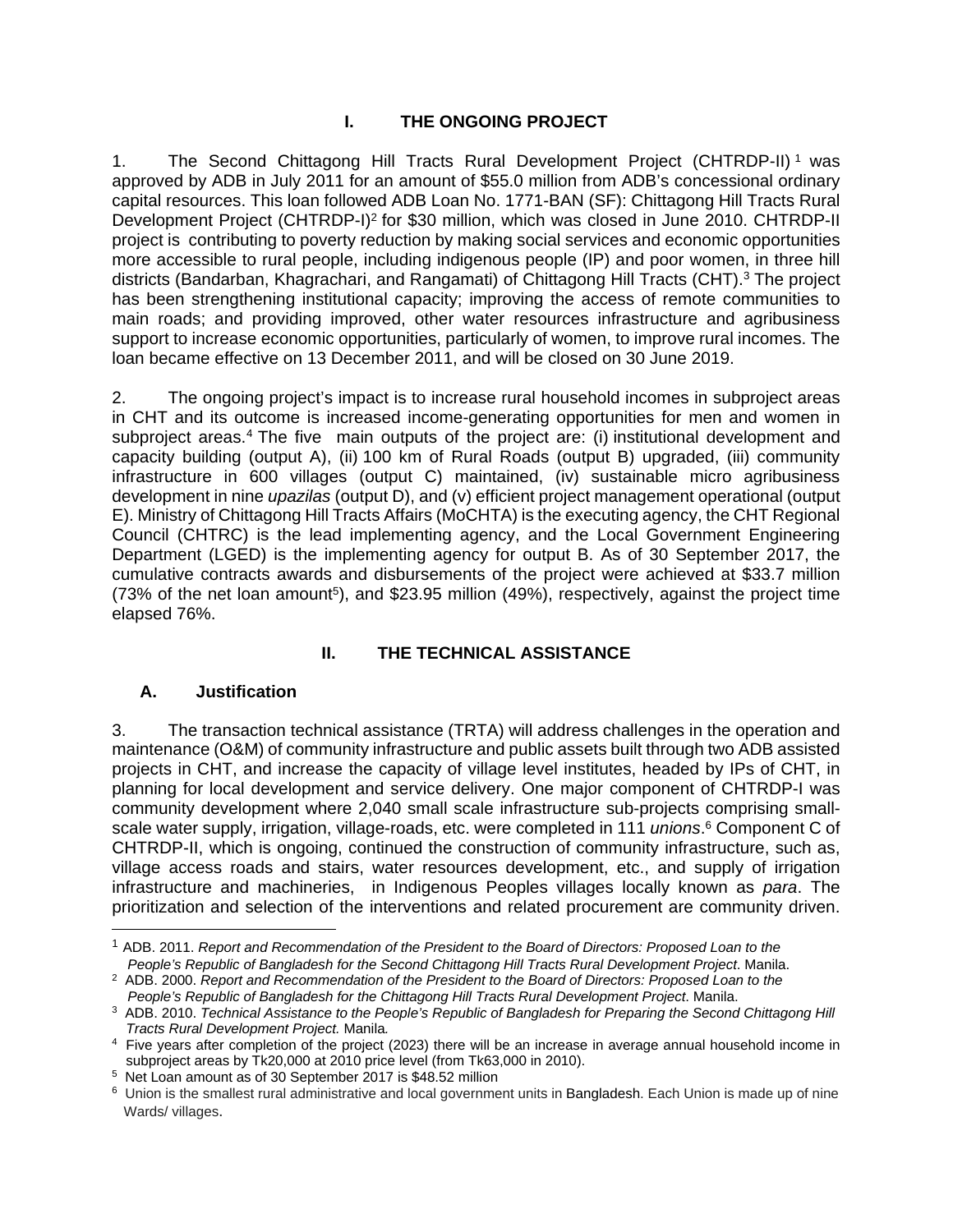The community infrastructure interventions have already been completed in 356 *paras* and are ongoing in another 90.

4. Separately from these projects, the Chittagong Hill Tracts Development Facility (CHTDF)7, led by the United Nations Development Programme (UNDP) with the contributions from various development partners, has created a network of 3,257 community based organizations across the CHT, known as *Para* Development Committees (PDCs), as the basic institutions for community based development activities. The PDCs are playing a key role in leading community based development initiatives, and other social and economic development activities, as well as engaging with government institutions to ensure accountable rural service deliveries. Represented by most of the households of a village, these institutions are encouraging all to participate in decision making and the management of small development initiatives and income generating activities supported through small grants to PDCs. Similarly, CHTDF has promoted 1,685 women groups, commonly known as *Para Nari* Development Groups (PNDGs), to ensure access to resource management and decision making by the women.

5. Capitalizing on these achievements, and to develop linkages with local government institutions and service providers, CHTDF has promoted an Area Based Development Initiative (ABDI) in 2013-14, where groups of communities with close geographical proximity (including average five villages/communities) came together to identify issues/problems, develop a project of common interest, and access services within their areas. Public assets were created through 236 sub-projects on rural earthen roads, foot bridges, culverts, school building, rural student hostels, rural market sheds, irrigation schemes, water supply, etc.

6. While these community infrastructures supported by the two ADB loans and CHTDF continued to benefit the target communities tangibly, sustainability of those interventions is conditional on effective community planning for O&M of the projects. Due to being less advantaged IP area, the communities do not have sufficient technical skills for maintaining their own community infrastructures, although a mechanism to ensure adequate O&M plan and funds has been in place in the project design of CHTRDP-II. Local development planning falls under the responsibility of the *Union Parishad* (UP), the lowest local governance structure playing a vital role in rural development service delivery, and coordinated by the *Union* Development Coordination Committee (UDCC). While UDCCs are responsible for monitoring and maintenance of development projects in communities supported by ADB and UNDP, O&M planning for these small sub-projects has not been developed effectively, due to the government's less priority and lack of maintenance fund at the grass-root levels. The PDC leaders also lack in communication skills to approach the UPs for availing annual O&M fund from government's limited allocation. Hence, the sustainability of the community infrastructure developed under CHTRDP-I and ABDI, and to be developed under CHTRDP-II, is at risk if communities are not capacitated to maintain them independently. The three hill district councils (HDC), who are supposed to maintain the infrastructure after contractor's defect liability period, do not have enough fund and manpower to repair and maintain all civil structures and machineries (tube-well, power tiller, power pumps, etc.). Thus, the project outputs are susceptible to inefficiencies and deterioration due to lack of O&M capacity of the local bodies.

7. This transaction TA will address the above-mentioned challenges and help to develop and enhance the O&M capacity and awareness on planning of local development and service delivery

  $7$  CHTDF is a multi-dimensional facility that has been enabling UNDP to support the Government of Bangladesh since 2003. The current project under CHTDF is "Strengthening Inclusive Development in Chittagong Hill Tracts" (SID-CHT) which started on 1 October 2016 and will continue for five years up to 30 September 2021.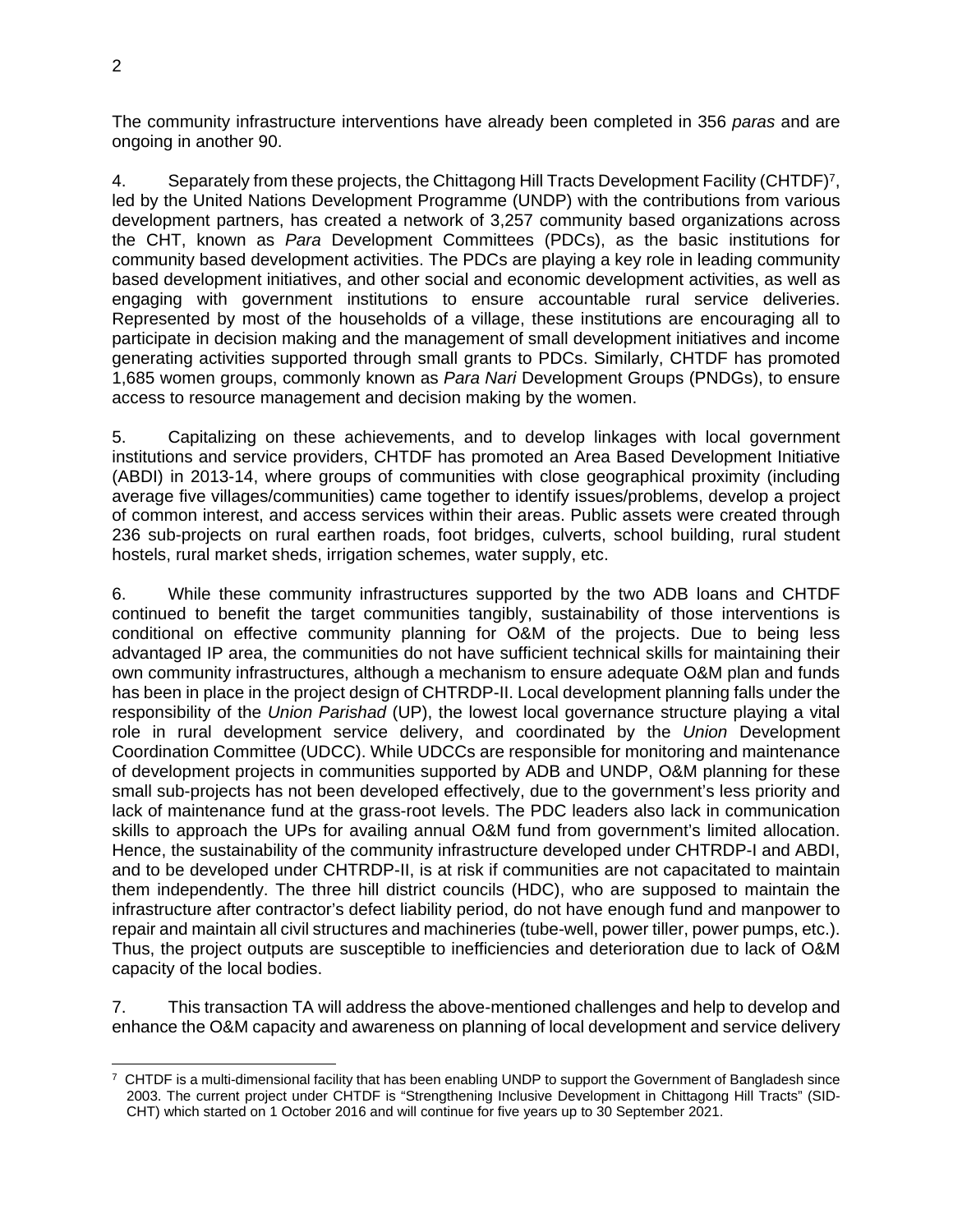of PDCs supported by CHTRDP- I and CHTRDP-II. The TA will be delivered through UNDP, who has the strongest network in CHT at *para* level and therefore played a leading role as the executing agency of the CHTDF and development assistance in the CHT. To enhance the capacities of PDCs, a two-fold approach will be followed: (i) improve the capacity of PDCs on managing and sustaining community assets/infrastructure; and (ii) strengthening linkages of PDCs with UPs. It will aim to improve the community capacity for the sustainable management of local infrastructure and irrigation equipment.

8. Such TA support could not be included under the ongoing project due to several reasons: (i) the repair and maintenance for the 1st year of completion is usually contractor's liability. Most of the O&M requirements would evolve at the later stage of the project or after the loan closing; (ii) any investment in the PDCs of CHTRDP-I could not be supported by CHTRDP-II, and (iii) ADB did not have network like UNDP at UP level to provide handholding support to PDCs in developing their communication and negotiation skills for O&M planning. The TA was included in the country operations business plan (2017-2019) for Bangladesh.8

## **B. Outputs and Activities**

9. **Output 1: Capacity of PDCs on O&M of Subprojects Strengthened**. Based on the needs, a skilled resource pool of local unemployed youths will be created to maintain the community assets like power tillers, irrigation pumps, diesel engines, deep and shallow tube-wells, village footpaths, and stairs. Following the skills training programs, the youths will be provided with necessary tool-boxes for continuing their repair & maintenance (R&M) services to the target villages, which will also help them earn revenue. PDC leaders will be capacitated in 300 selected paras to manage the community assets and to maintain linkages with local government. To deliver this output, the following activities will be performed:

- (i) O&M status of all subprojects will be reviewed. A total of 200 subprojects under CHTRDP-I would be prioritized based on needs assessment. O&M provisions mentioned in the feasibility study reports for subprojects under CHTRDP-II would also be reviewed in coordination with the Project Management Office (PMO), and 100 least advantaged PDCs will be selected from CHTRDP-II.
- (ii) O&M committees will be strengthened to make them functional. The selected PDCs will form/reform 300 O&M groups, with at least 50% female participation, for future maintenance of the community assets/infrastructures. At least 12 R&M manuals<sup>9</sup> will be developed by the capacity development NGO, and the O&M committees will be trained by the NGO and UNDP field staff.
- (iii) 900 PDC leaders (at least 30% women) will be trained on leadership, organizational and financial management; and 500 PDC members will be trained on participatory planning, and monitoring towards strengthened governance and rural development.
- (iv) At least 125 unemployed youths of the locality will be trained on R&M of community assets. Selected PDCs will be divided into different blocks based on the availability of the community assets/infrastructure. For each block, unemployed potential youths will be trained on vocational skills for R&M of community assets. Concerned

<sup>&</sup>lt;sup>8</sup> The TA first appeared in the business opportunities section of ADB's website on 3 October 2016.<br><sup>9</sup> Manuals on R&M of 3 types of tube wells, ring well, Gravity Flow System, Infiltration Gallery, power tiller, diesel fu power pump, electric submersible pump, rural herring bone brick road, and RCC stair, lined irrigation canal system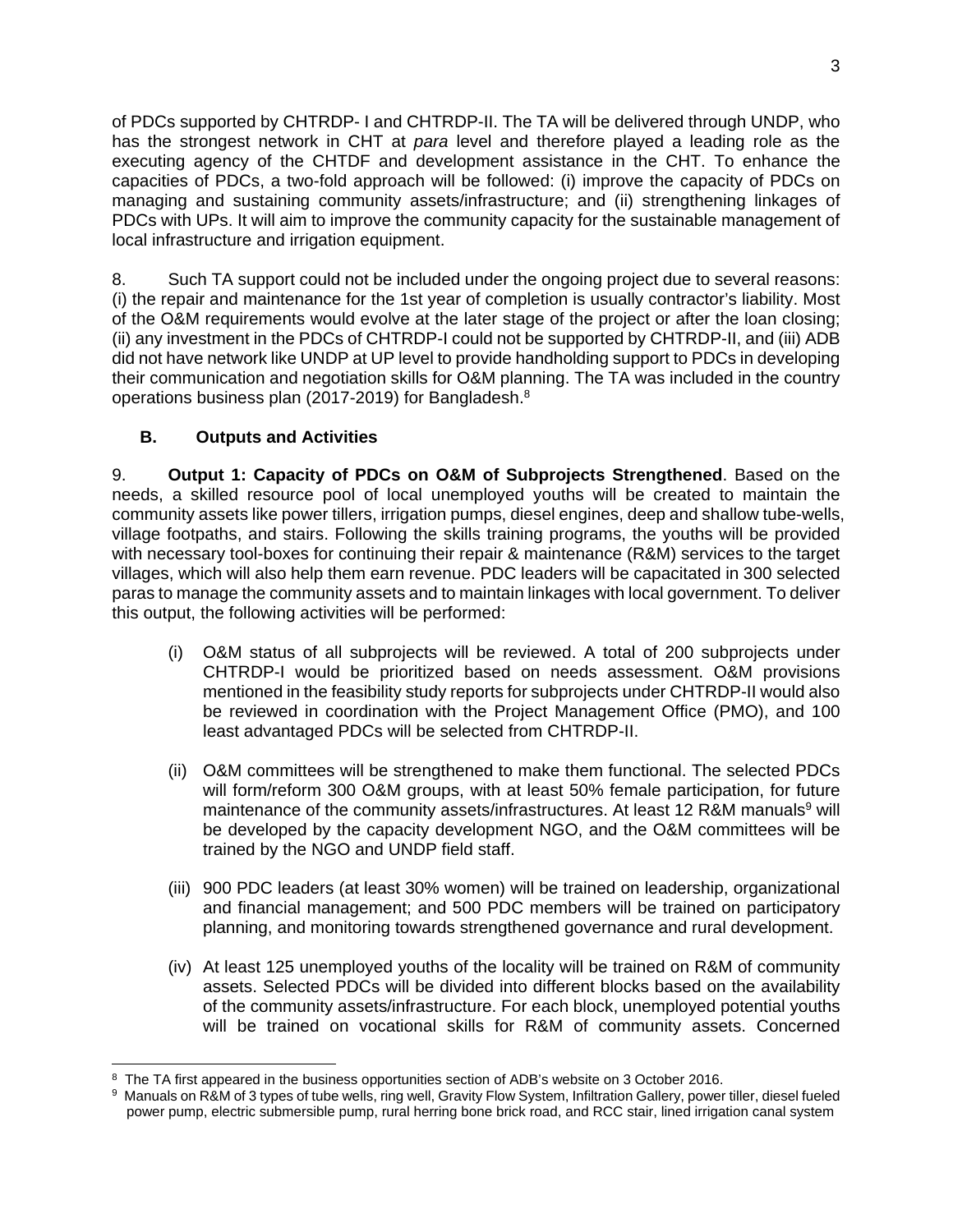engineers will provide on-the-job training on technical matters. About 4% of the TA fund will be utilized for procuring the tool-boxes.

(v) Asset-user fund will be created in 300 targeted communities. The PDC leaders will be trained on developing the asset-user funds for maintenance of the community assets. The fund will initially be created through community contribution and later strengthened by a grant program under UNDP.<sup>10</sup> Women PDC members will be given prominent role in managing the funds, as they are highly motivated by being empowered to monitor the performance of the equipment and civil structures.

10. **Output 2: Capacity and awareness of PDCs on planning of local development and service delivery strengthened.** Utilizing the strong network of UNDP at para level, the TA will strengthen linkages between PDC*s* and *UPs* and other local government departments to avail necessary services for achieving sustainable community development in the CHT. To achieve this output, key areas of work will include the following:

- (i) Negotiation skills of PDC leaders will be enhanced. A total of 600 PDC leaders will be trained on negotiation skills to mobilize resources and services from local government (Union and Upazila), different line departments, and other service providers. This will help the PDCs build community assets and maintain the public assets.
- (ii) 300 joint-plans for operation and maintenance of public infrastructures, considering cost sharing by both PDC*s* and UPs, will be developed and implemented.
- (iii) Coordination mechanism at local level will be strengthened. Quarterly coordination meetings between PDCs and UDCCs will be organized to discuss: (a) development planning, (b) services requirement, (c) potential resources identification, (d) implementing the joint-plans, and (e) joint progress monitoring. This will help routine maintenance of public assets like village roads, stairs, footpath, culverts, etc. The PDCs will also be able to avail different services from the government line departments (i.e. LGED, PWD, DPHE, PDB, etc.)<sup>11</sup>, who attend the UDCC meetings regularly. Special attention will be given to PNDGs to link with relevant government departments (e.g. department of youth, women affairs, social welfare, etc.) to extract more services/resources.

### **C. Cost and Financing**

11. The TA is estimated to cost \$500,000 which will be financed on a grant basis by ADB's Technical Assistance Special Fund (TASF-6). The key expenditure items are listed in Appendix 1.

12. The government will provide counterpart support in the form of counterpart staff, office space for the monitoring and supervision consultant, venue for meetings, access to data, and other in-kind contributions. UNDP will provide counterpart support in the form of salaries and other employment benefits for their field staff participating in the program, partial office space at CHT and Dhaka, logistic support under CHTDF, and other in-kind contributions.

 $\overline{a}$ 10 UNDP's ongoing project under CHTDF has a provision of about \$5 million to be provided as micro-grant to 1,500 PDCs. The 300 PDCs under the TA will get priority to be linked with that grant program.<br><sup>11</sup> LGED – Local Government Engineering Department, PWD- Public Works Department, DPHE- Department of Public

Health Engineering, PDB- Power Development Board.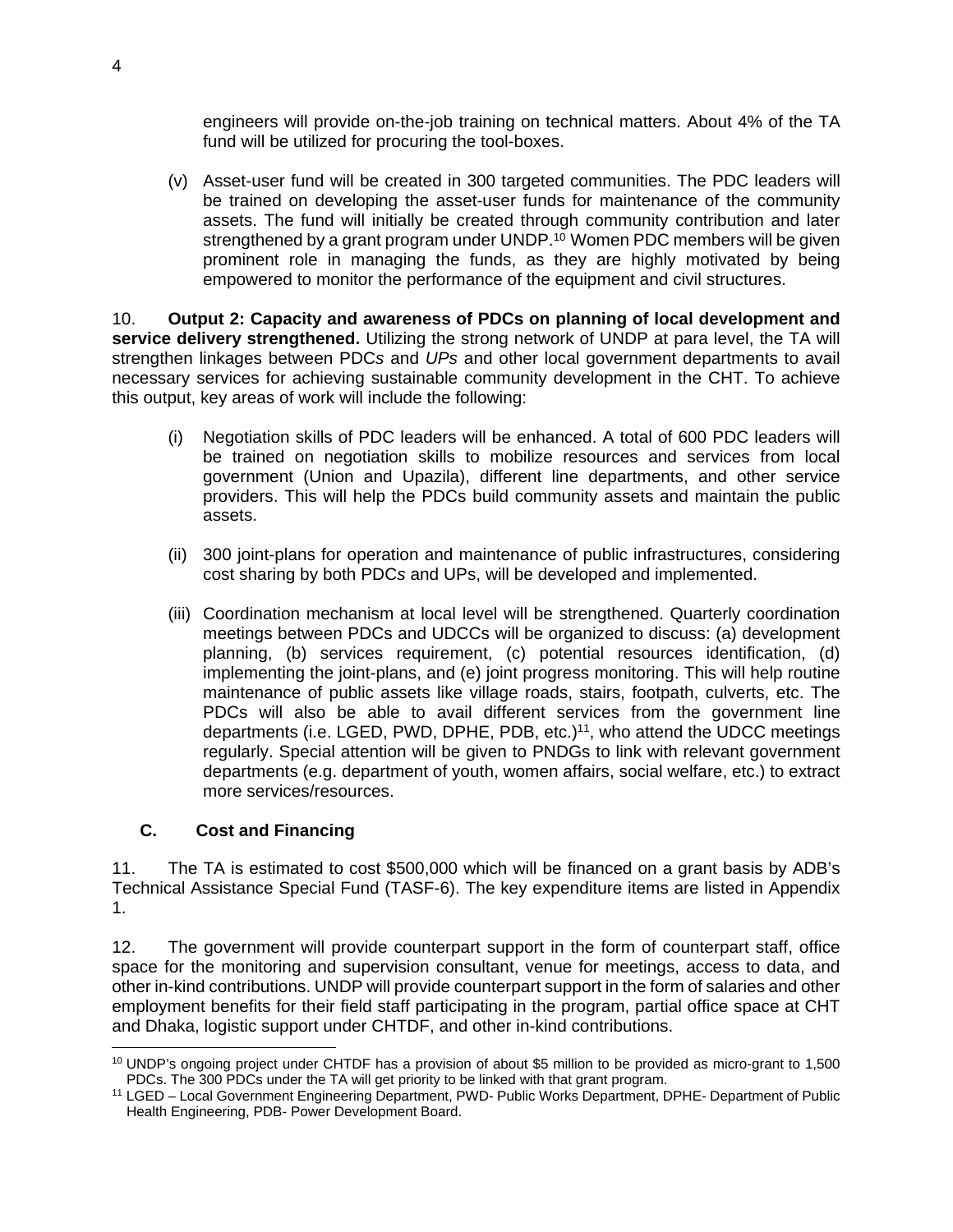#### **D. Implementation Arrangements**

13. **Executing agency and implementing agency**. ADB will administer the TA, while UNDP, as a lead partner of the CHTDF, will be the implementing agency. According to the Memorandum of Understanding (MOU) between ADB and UNDP signed in 2007, and amended in June 2014, UNDP shall be responsible for the project, using funds that are transferred by ADB to UNDP for the project.12 A draft administrative arrangement between the ADB and UNDP has been prepared as per the MOU, which describes the implementation arrangement and fund transfer mechanism in details (linked document No. 2 of Appendix 2). While MoCHTA will be the executing agency of the TA, Chittagong Hill Tracts Regional Council and PMO for CHTRDP-II will be the government counterparts of the TA. Project support committees like Upazila Advisory Committee will be utilized for coordinating the implementation with local authorities, including advice on engagement of service providers.

14. UNDP, through CHTDF, will select, supervise, and evaluate performance of the local NGOs, and procure goods to implement the activities at field level. Procurement of all goods and services will be done according to Article XVIII of the draft administrative arrangement. The extensive networking between the UPs and PDCs*,* and logistic support at village level will be provided by CHTDF staff placed at district and upazila level. One individual consultant will also be recruited by ADB to monitor the overall progress of the TA activities at field level. ADB will retain \$29,000 for the consulting service and transfer \$471,000 to UNDP as per the draft administrative arrangement mentioned in Para. 13. The TRTA implementation arrangements are summarized in Table 1:

| <b>Aspects</b>                                                  | <b>Arrangements</b>                                                                                                                                                                                                                                                           |                                 |           |
|-----------------------------------------------------------------|-------------------------------------------------------------------------------------------------------------------------------------------------------------------------------------------------------------------------------------------------------------------------------|---------------------------------|-----------|
| Indicative<br>implementation period                             | December 2017- June 2019 (19 months)                                                                                                                                                                                                                                          |                                 |           |
| Executing agency                                                | <b>MoCHTA</b>                                                                                                                                                                                                                                                                 |                                 |           |
| Implementing agencies                                           | <b>UNDP</b>                                                                                                                                                                                                                                                                   |                                 |           |
| Consultants                                                     | To be selected and engaged by ADB                                                                                                                                                                                                                                             |                                 |           |
|                                                                 | Individual Consultant Selection                                                                                                                                                                                                                                               | 3 person-months (national)      | \$29,000  |
|                                                                 | NGOs to be selected and engaged by UNDP a                                                                                                                                                                                                                                     |                                 |           |
|                                                                 | Selection Method: QCBS;<br>Contract: Output based                                                                                                                                                                                                                             | 171 person-months<br>(National) | \$240,000 |
| Procurement <sup>a</sup>                                        | To be procured by UNDP                                                                                                                                                                                                                                                        |                                 |           |
|                                                                 | Shopping                                                                                                                                                                                                                                                                      | 4 contracts b                   | \$26,600  |
| Disbursement                                                    | The TA resources will be disbursed following the MOU between the ADB and<br>the UNDP, and Article II and VI of the draft administrative arrangement<br>between ADB and UNDP for fund transfer by ADB to UNDP for implementing<br>the TA.                                      |                                 |           |
| Asset turnover or<br>disposal arrangement<br>upon TA completion | Ownership of equipment, supplies and other properties purchased by<br>(i)<br>UNDP with ADB funds shall vest in UNDP.<br>On completion of the project, all equipment, goods, supplies and/or<br>(ii)<br>properties purchased by UNDP shall be transferred to the Government of |                                 |           |

| <b>Table 1: Implementation Arrangements</b> |
|---------------------------------------------|
|---------------------------------------------|

 $\overline{a}$ 

 $12$  The MOU and the amendment are accessible from the list of linked documents in appendix 2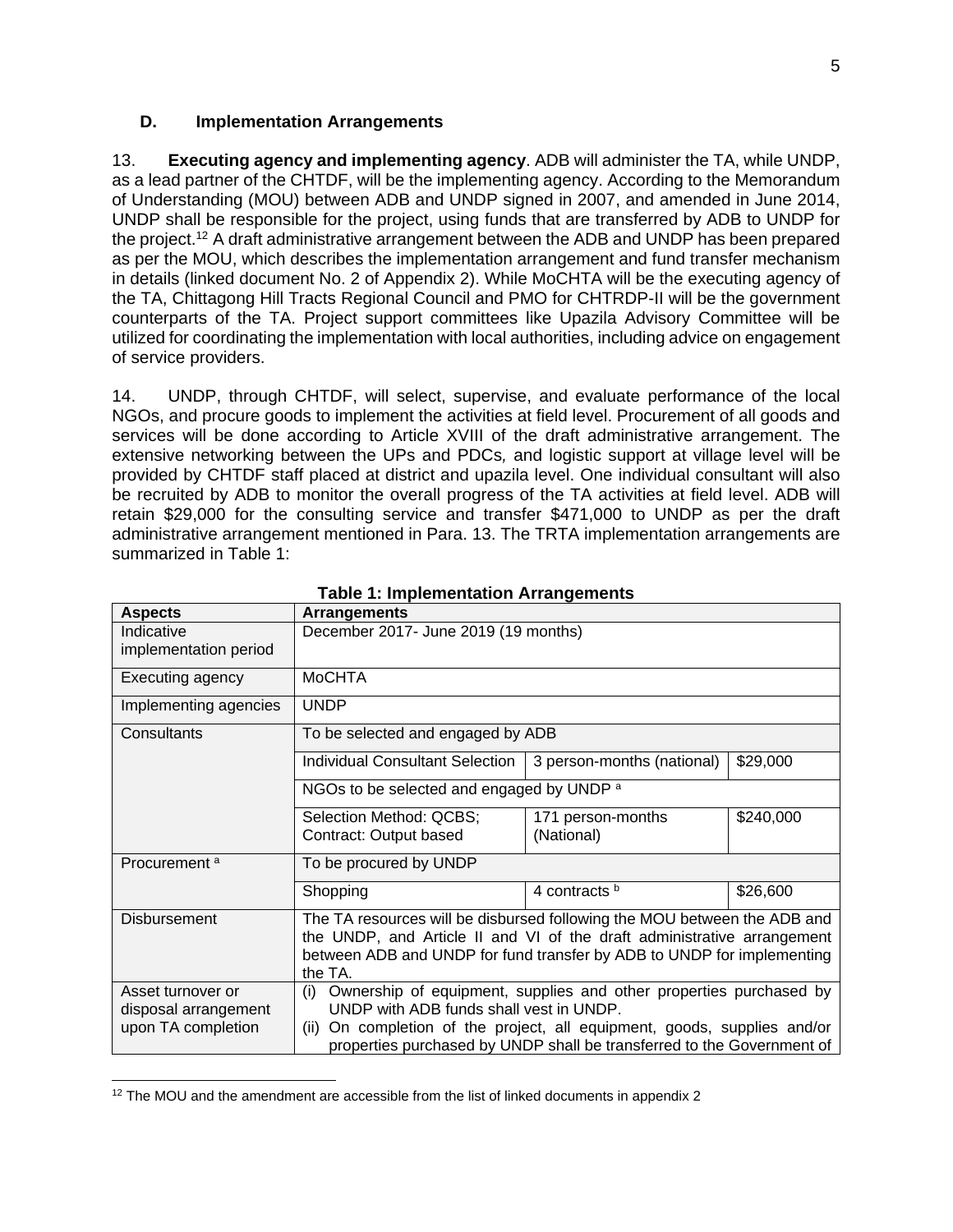| <b>Aspects</b> | <b>Arrangements</b>                                               |
|----------------|-------------------------------------------------------------------|
|                | Bangladesh in accordance with relevant policies and procedures of |
|                | UNDP, unless otherwise agreed by ADB. <sup>c</sup>                |
| $\sqrt{2}$     | Asian Davelanment Doub TA technical conjetence                    |

ADB = Asian Development Bank, TA = technical assistance.

a Procurement of equipment, goods, and services will be done as per Article XIII of the Administrative Arrangement between ADB and UNDP

b (i) Three contracts for procurement of R&M tool-boxes, to be supplied to the trainees, (il) One contract for procurement of office stationaries to support the TA implementation.

<sup>C</sup> as per Article XII of the administrative arrangement between ADB and UNDP for this TA, and para. 13 of Appendix B, Section B of the MOU between ADB and UNDP

Sources: UNDP Estimate

15. **Consulting services.** The TA will engage: (i) 3 NGOs for 3 hill districts for capacity building of PDCs and linking them with local government departments; (ii) one NGO for creating youth employment and developing entrepreneurs to repair community assets*;* and (iii) one monitoring and supervision consultant (national, 3 person-months). The key staff under the NGO services will be: project coordinator (national, 48 person-months), community mobiliser (national, 36 person-months), community infrastructure repairing engineer (national, 36 person-months), monitoring officer (national, 36 person-months), and training coordinator/engineer (national, 12 person-months). The NGO selection shall be carried out in accordance with UNDP policies, procedures and documentation for the procurement services as set out in the *UNDP Procurement User Guide*. ADB will engage the monitoring and supervision consultant following the ADB Procurement Policy (2017, as amended from time to time) and its associated project administration instructions and/or staff instructions.13

#### **III. THE PRESIDENT'S DECISION**

16. The President, acting under the authority delegated by the Board, has approved the provision of technical assistance not exceeding the equivalent of \$500,000 on a grant basis to the Government of Bangladesh for Sustainable Management of Community Development for Chittagong Hill Tracts, and hereby reports this action to the Board.

-

<sup>&</sup>lt;sup>13</sup> The terms of reference for NGOs and the individual consultant are accessible from the list of linked documents in appendix 2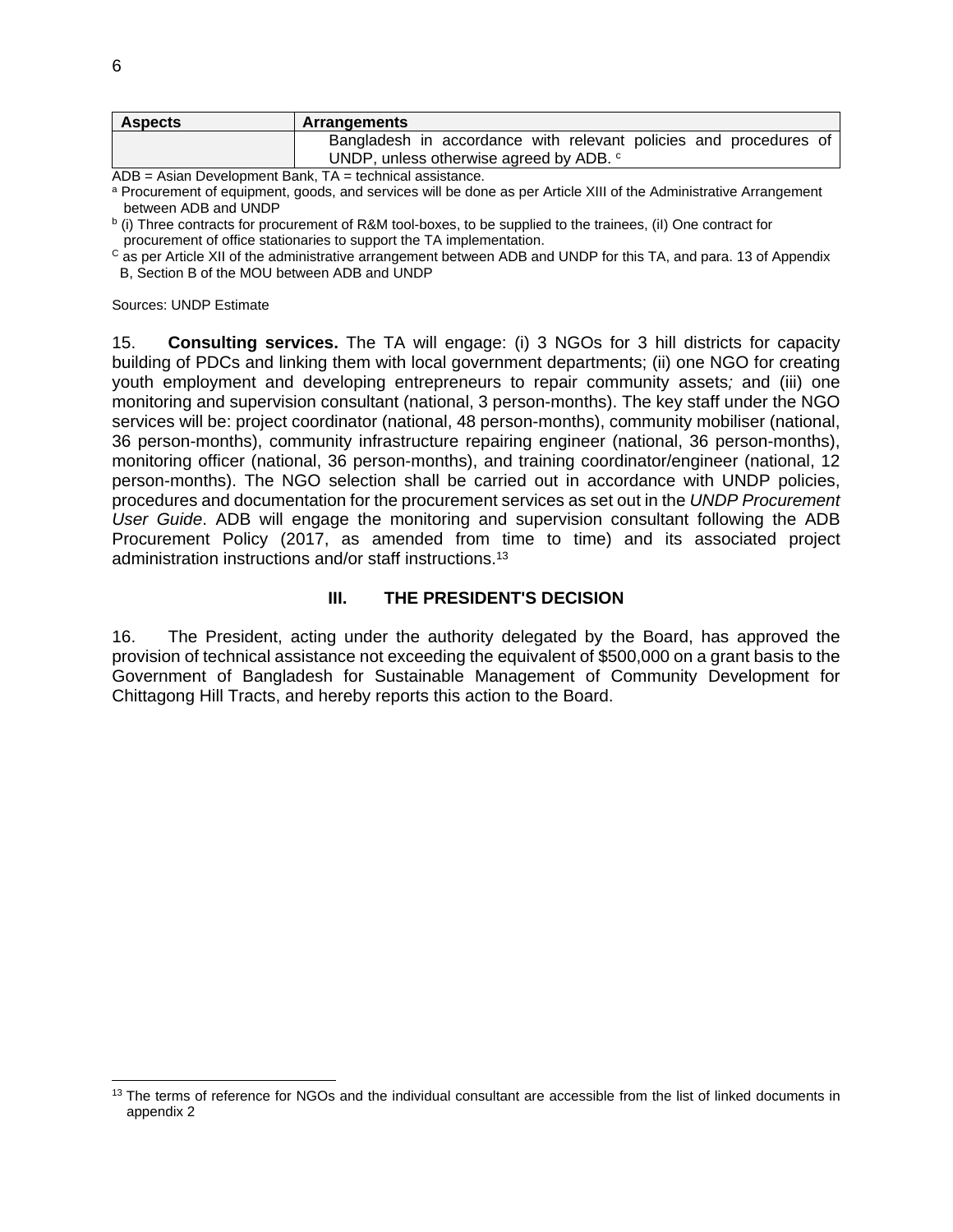### **COST ESTIMATES AND FINANCING PLAN**

(\$'000)

| <b>Item</b>                                            | Amount |
|--------------------------------------------------------|--------|
| A. Asian Development Bank <sup>a</sup>                 |        |
| 1. Consultants                                         |        |
| a. Remuneration and per diem                           |        |
| National consultants                                   | 213.0  |
| b. Out-of-pocket expenditures                          |        |
| International and local travel<br>I.                   | 36.5   |
| Office space rental and related facilities b<br>II.    | 30.0   |
| iii.<br>Others <sup>c</sup>                            | 0.1    |
| 2. Surveys                                             | 20.0   |
| Goods <sup>d</sup><br>3.                               | 26.6   |
| Training, seminars, and conferences <sup>e</sup><br>4. | 127.3  |
| General Management Support (GMS) Cost for UNDP f<br>5. | 34.9   |
| Contingencies<br>6.                                    | 11.6   |
| Total                                                  | 500.0  |

Note: The technical assistance (TA) is estimated to cost \$500,000, of which contributions from the Asian Development Bank are presented in the table above. The government will provide counterpart support in the form of office space in the Ministry of Chittagong Hill tracts Affairs. The value of government contribution is estimated to account for 1% of the total TA cost. UNDP will provide counterpart support in the form of salaries and other<br>employment benefits for their field staff participating in the program.

<sup>a</sup> Financed by the Asian Development Bank's Technical Assistance Special Fund (TASF-6). b Separate office space will be required for 4 NGOs

 $c$  Insurance for ADB appointed TA consultant  $@$  \$30 per month only

d \$20,000 (4% of the TA amount) will be utilized for purchasing tool-box for the trainees. Other goods will be the stationaries for UNDP field offices to run the TA activities for 12 months.

e To be administered by UNDP

f GMS @ 8% of total cost charged by UNDP as per Memorandum of Understanding between ADB and UNDP amended in June 2018

Source: Asian Development Bank and UNDP estimates.